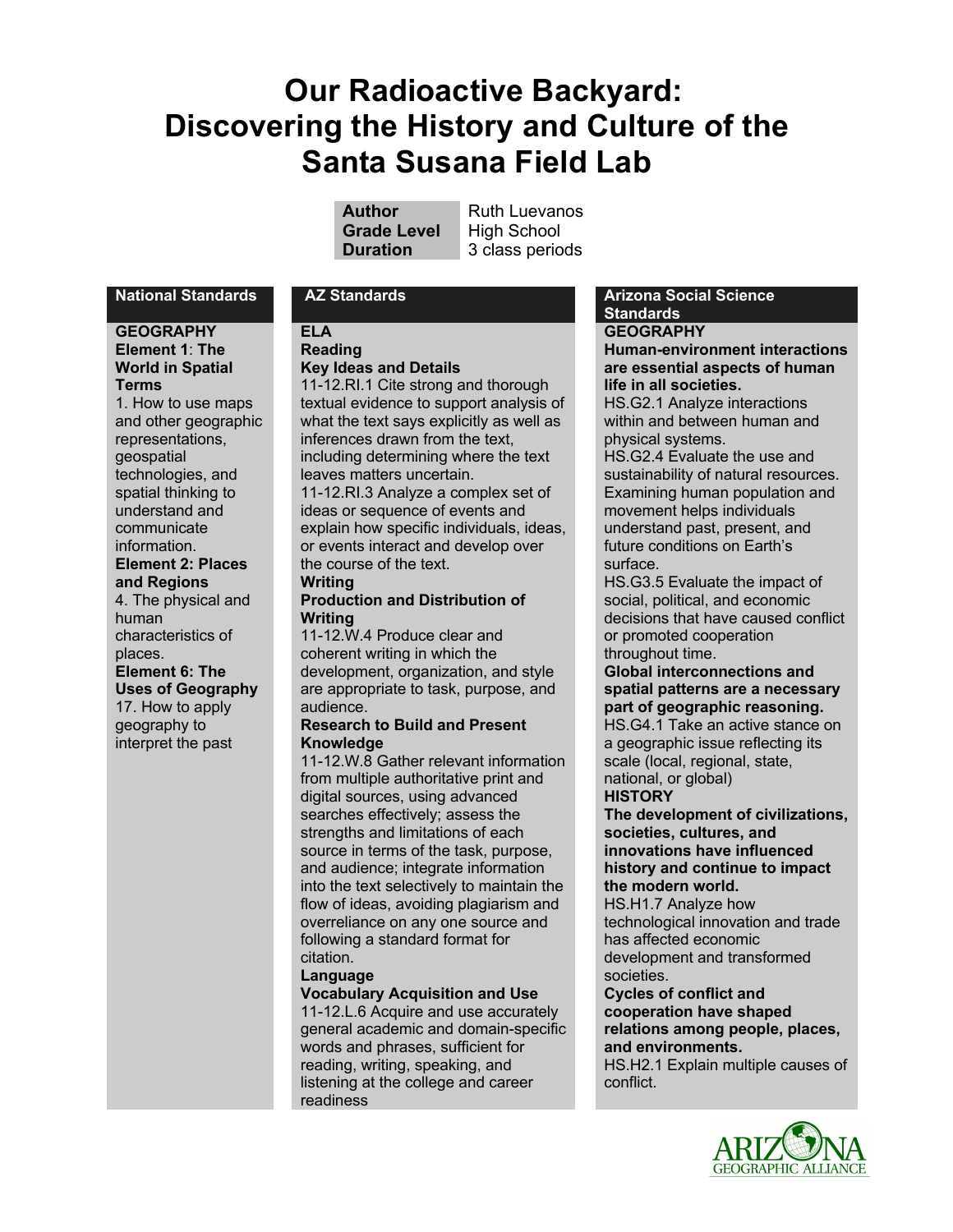### **SCIENCE Earth Science**

Essential HS.E1U3.14 Engage in argument from evidence about the availability of natural resources, occurrence of natural hazards, changes in climate, and human activity and how they influence each other.

HS.H2.3 Evaluate the short- and long- term impacts of conflicts and their resolutions.

| <b>SIOP Elements</b>            |                             |                        |
|---------------------------------|-----------------------------|------------------------|
| <b>Preparation</b>              | <b>Scaffolding</b>          | <b>Grouping Option</b> |
| <b>Adapting content</b>         | <b>Modeling</b>             | Whole class            |
| <b>Linking to background</b>    | <b>Guided practice</b>      | Small groups           |
| <b>Linking to past learning</b> | Independent practice        | <b>Partners</b>        |
| Strategies used                 | Comprehensible input        | Independent            |
|                                 |                             |                        |
| <b>Integrating Processes</b>    | <b>Application</b>          | <b>Assessment</b>      |
| <b>Reading</b>                  | Hands on                    | <b>Individual</b>      |
| Writing                         | <b>Meaningful</b>           | Group                  |
| <b>Speaking</b>                 | <b>Linked to objectives</b> | <b>Written</b>         |
| Listening                       | Promotes engagement         | Oral                   |
|                                 |                             |                        |

## **Arizona English Language Proficiency Standards**

**Grade 9-12**

**Basic**

#### **Listening and Reading**

Standard 1 By the end of each language proficiency level, an English learner can construct meaning from oral presentations and literary and informational text through grade appropriate listening, reading, and viewing.

B-1: determine the central idea or theme and explain how they are supported by using some text evidence.

B-2: recount specific details and information in a variety of texts.

Standard 2 By the end of each language proficiency level, an English learner can determine the meaning of words and phrases in oral presentations and literary and informational text.

B-3: apply context clues, information from visual aids, reference materials, and a developing knowledge of grade-appropriate English morphology to determine meaning of unknown words. **Speaking and Writing**

Standard 4 By the end of each language proficiency level, an English learner can construct grade appropriate oral and written claims and support them with reasoning and evidence.

B-1: construct a claim about a topic or text.

B-2: supply a reason that supports the opinion and is based on some textual evidence.

B-3 use grade appropriate words and phrases.

B-4: provide a concluding statement to an opinion.

## **Overview**

Human actions and inactions can affect the history and geography of an area. Nuclear energy is one of the issues that tends to create conflict, and people differ in their opinions on how to handle this source

of energy. To learn the different layers of government and how to advocate for one's stance on local or national issues is a civic right. When one combines their knowledge of the history and geography of an area with their power to advocate, one has a tool for action.

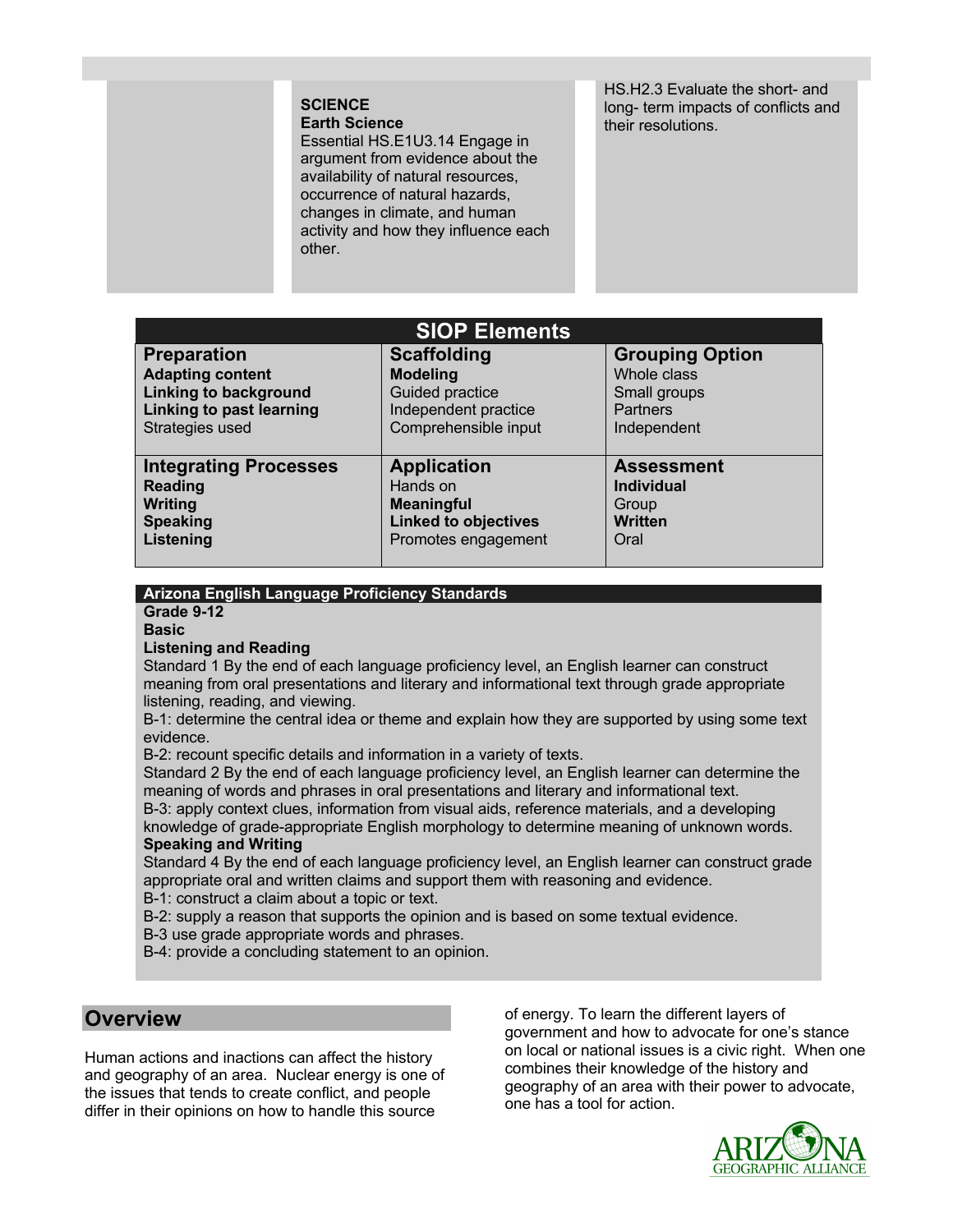## **Purpose**

In this lesson, students will learn about the history of the Santa Susana Field Lab and the nuclear meltdown that occurred there. They will also learn about the history of the Chumash caves in the area. Students will then take a stance on the relevant issues and create a persuasive letter.

## **Key Vocabulary**

**nuclear meltdown**: occurs when the middle portion of the nuclear reactor containing the fuel rods (its "core") is not properly cooled

**advocacy:** to speak or act in favor of

**environment**: all the things together that surround animals and humans in the natural world, including the air, the water, and the soil

**cultural site:** of or relating to a culture or civilization **contamination**: waste, chemicals, or other harmful substances

**Indigenous:** originating or occurring naturally in a particular place; native

## **Materials**

- Access to Internet, Computers, Projection Device
- Vocabulary Cards
- KWLH Chart (Topic: Nuclear Disasters)
- PowerPoint slideshow on the Santa Susana Field Lab (SSFL)
- Timeline worksheet and Answer Key
- The Cold War and the Santa Susana Field Laboratory YouTube Video (10.30 min) https://www.youtube.com/watch?v=JDceOZlUz9 w
- TV segment with videos and reading: LA's Nuclear Secret: Part 1 (9.32 min) and (7.16 min)https://www.nbclosangeles.com/investigatio ns/la-nuclear-secret/54503/
- Native Narratives: Conversation with the Chumash YouTube Video (6.20 min) https://www.youtube.com/watch?v=2V9CvwdTc 9Y
- Santa Susana Field Lab could become a cultural site YouTube Video (2.56min) https://www.youtube.com/watch?v=EDnISBXSw dE
- Vocabulary Test and Answer Key
- Optional: Persuasive Letter Template
- Scoring Guide for Persuasive Letter

The student will be able to:

- 1. Identify the chronological events in the area known as the Santa Susana Field Lab.
- 2. Analyze the impact of human actions on the environment.
- 3. Identify the cultural significance of the land.
- 4. Determine the appropriate government agency to write a letter to.
- 5. Write a persuasive letter.

## **Procedures**

*Prerequisite Knowledge: Students know the persusasive letter format and how to create a timeline of events.*

*Prior to the Lessson: The teacher should read the TV segment and watch videos about the history of the Santa Susana Field Lab.* 

## **SESSION ONE**

*Note: Because the information for the Timeline is coming from a PowerPoint and several videoes, it might be hard for students to keep the dates in chronological order.* 

## **Explore:**

- 1. Introduce the lesson by telling students they are going to learn about a nuclear meltdown that happened in the "backyard" of the author of this lesson.
- **2.** Distribute the KWLH Chart worksheet. Project the first Vocabulary Card. Ask students what they know about nuclear disasters. Have students write 4 things they know about nuclear disasters anywhere in the world in the K portion of the KWLH Chart. If desired, have students share some of their responses.
- **3.** Now have students write 4 questions they have about nuclear meltdowns but instead of anywhere in the world, what questions do they have about a specific one that occurred at the Santa Susana Field Lab (SSFL) in Southern California. The questions will be recorded in the W portion of the KWLH Chart. If desired, have students share some of their questions. **(Preparation: Linking to past learning or background; Integrating Processes: Writing, Speaking, Listening)**
- **4.** Distribute the Timeline worksheet and instruct students to begin a timeline on the events that happened at SSFL. Instruct them to fill in the key dates and outcomes areas of the worksheet. Project the PowerPoint slideshow on the Santa Susana Field Lab (SSFL). Model the first date if needed. **(Scaffolding: Comprehensible input, Modeling)**



## **Objectives**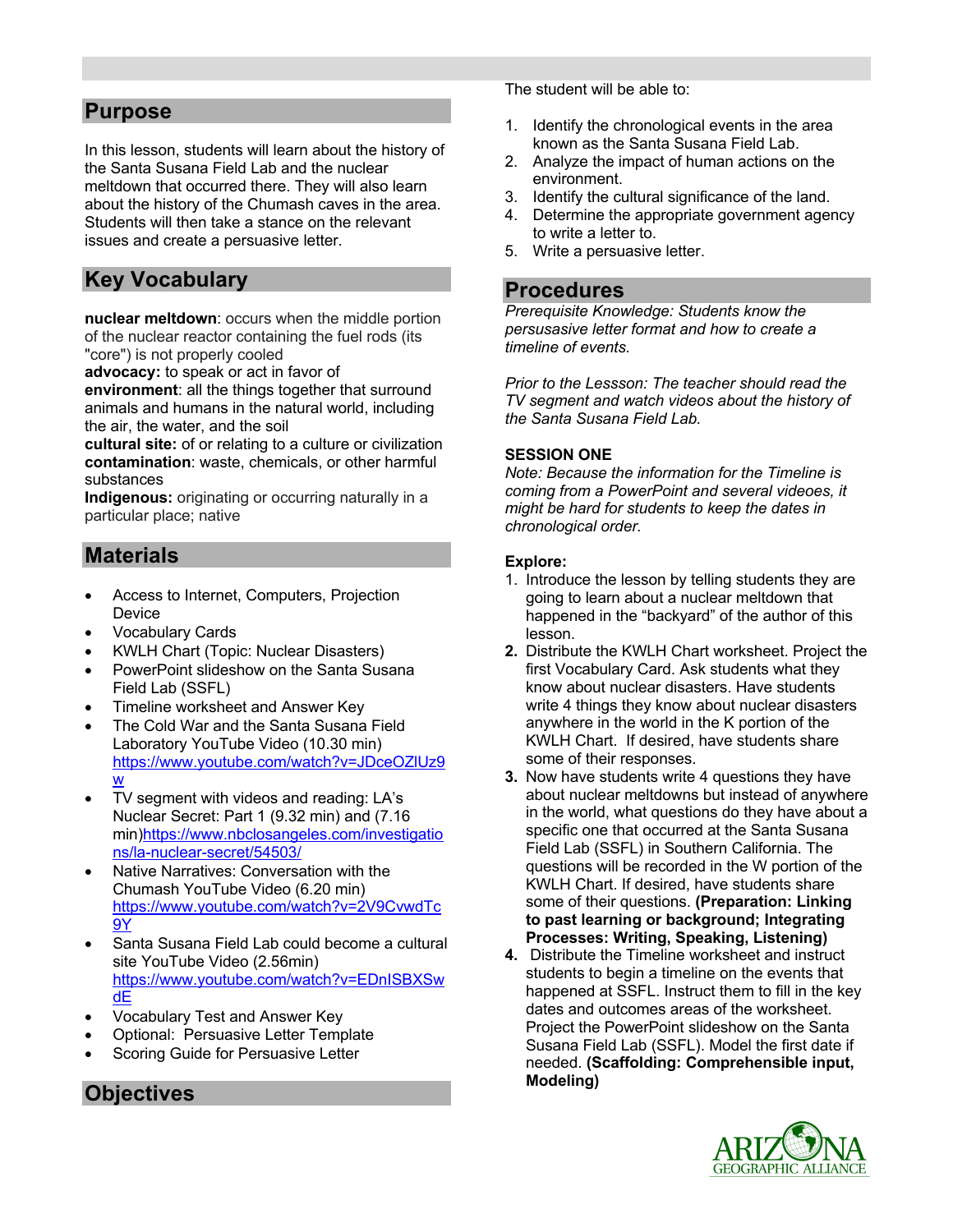## **Explain:**

5. After the PowerPoint presentation, ask students to write 2 things they learned about the Santa Susana Field Lab nuclear meltdown. Have students write their responses in the H portion of the KLWH Chart. Then have them write HOW they learned those 2 things in the H portion of their KLWH chart. (**Integrating Processes: Writing, Reading, Listening)**

## **SESSION TWO**

## **Engage:**

- 6. Continue this session with the Timeline activity and students writing down the events, dates, and outcomes. *Note: The History Guy speaks very rapidly. Be prepared to pause the video to help students write down their information.*
- 7. Project The Cold War and the Santa Susana Field Laboratory YouTube Video (10.30 min) https://www.youtube.com/watch?v=JDceOZlUz9 w so students are aware of the history of the land on which the Santa Susana Field Lab is located.
- 8. Project and read a TV segment about LA's Nuclear Secret: Part 1 (9.32 min) and (7.16 min) https://www.nbclosangeles.com/investigations/lanuclear-secret/54503/ and again have students work on the Timeline worksheet.
- 9. To build connections to the indigenous people of the area, project Native Narratives: Conversation with the Chumash YouTube Video (6.20 min) https://www.youtube.com/watch?v=2V9CvwdTc9 Y
- 10. To gain an update on the issue, project Santa Susana Field Lab Could Become a Cultural Site YouTube Video (2.56min) https://www.youtube.com/watch?v=EDnISBXSwd E
- 11. Instruct students to go back to their KWLH charts and write at least 2 more things they learned about the Santa Susana Field Lab. Remind students to complete the H part and write HOW they learned those things. (**Integrating Processes: Writing, Reading, Listening)**

## **SESSION THREE**

## **Elaborate:**

**12.** Introduce this session with: How does the government and its structure relate to the Santa Susana Field Lab? Project the **PowerPoint slide 13** about the government involvement in the Santa Susana Field Lab. Clarify which local, state, federal entities are involved with the Santa Susana Field Lab. Have students research the addresses or email contact information for each

of the entities. (**Application: Meaningful, Linked to objectives)**

13. Project the Vocabulary Cards and provide copies of the cards to students who may need additional help in language acquisition. **(Scaffolding: Comprehensible input)**

## **Evaluate:**

- 14. Distribute the Persuasive Letter Scoring Guide. Direct students to write a letter to one of the government agencies concerning the Santa Susana Field Lab and whether or not they think the nuclear meltdown should be cleaned up. Explain how the letters will be scored.
- **15.** For students who need addition help, use the persuasive letter template to draft their letters to one of the government agencies. **(Assessment: Written, Individual, Scaffolding, Preparation: Adapting content)**

## **Assessment**

## **Social Science and ELA**

The KWLH Charts can be graded for completeness and accuracy. Mastery will be considered a score of 85% or higher.

The Timeline worksheet can be graded for accuracy and completeness. Mastery will be considered 12 or more complete and accurate entries.

The persuasive letters can be scored with the Persuasive Letter Scoring Guide. Mastery will be considered a total score of 16 points or higher.

The Vocabulary Test can be give to measure language acquisition. Mastery will be considered a score of 80% or higher.

## **Extensions**

Students could write an Op/Ed or Letter to the Editor to a local newspaper regarding this issue. Students could also create a video or social media post advocating for or against the clean up of the Santa Susana Field Lab and the preservation of the Chumash Painted Cave.

## **Sources**

See Credits on the PowerPoint and Vocabulary **Cards** Video on SSFL #1 https://www.youtube.com/watch?v=JDceOZlUz9w